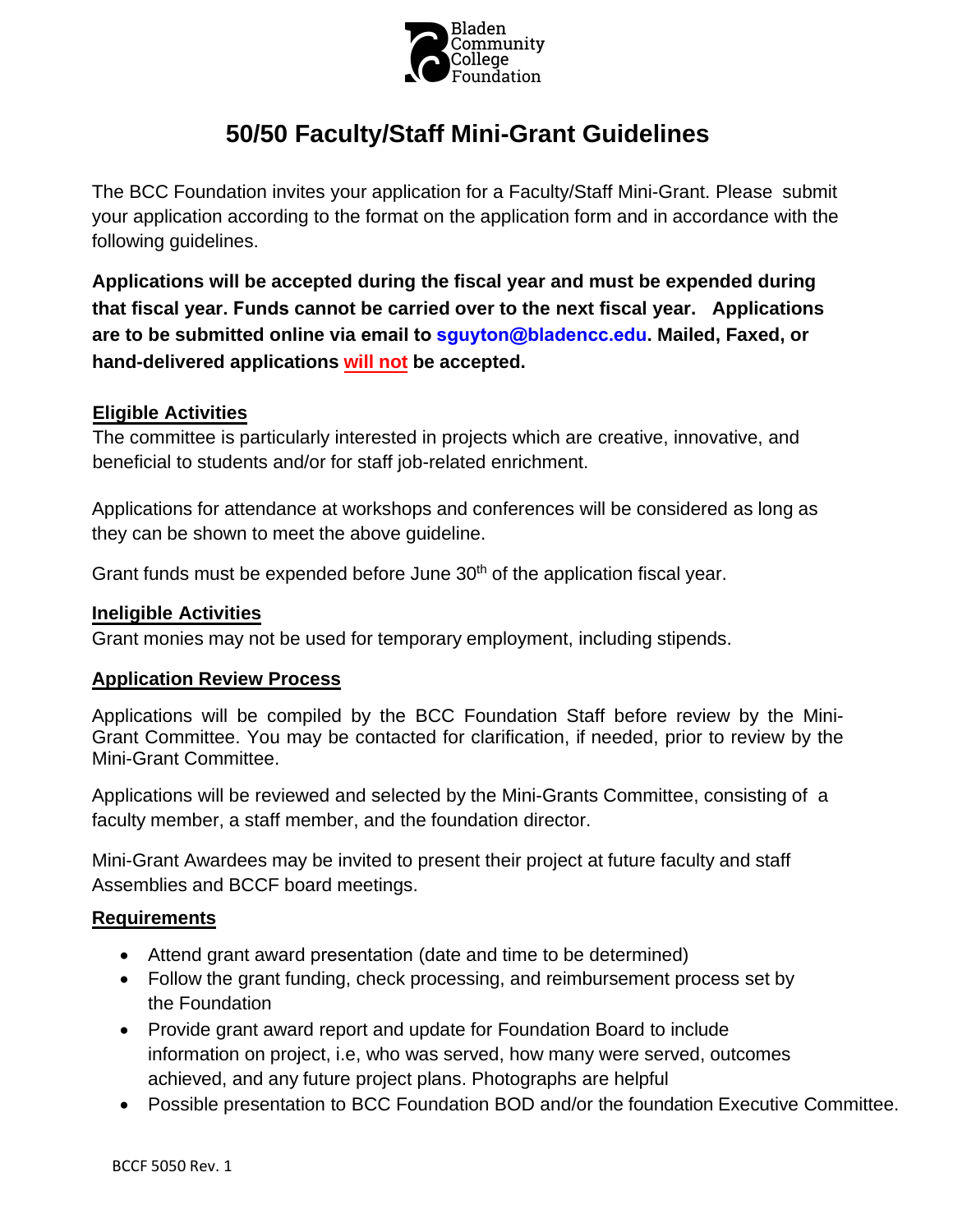#### **BCC FOUNDATION 50/50 MINI-GRANT APPLICATION**

The BCC Foundation may award up to \$1,000 total in mini-grant funding during any fiscal year, with a **maximum of \$500 per award**. Funded projects are to be creative, innovative, and beneficial to students and/or for staff job-related enrichment.

**Applications are due three months prior to use and as stated, submitted online via email to sguyton@bladencc.edu.** 

Award recipients will be notified by email of their award within 30 days of submission.

| Applicant Name: 1997                                                                |                                                                                                       |
|-------------------------------------------------------------------------------------|-------------------------------------------------------------------------------------------------------|
| Position: __________________________________                                        |                                                                                                       |
| Supervisor/Director/Dean has reviewed and approved the proposed project. (Required) |                                                                                                       |
|                                                                                     | Supervisor/Director/Dean Title: Date: Date: 2000 Date: 2000 Date: 2000 Date: 2000 Date: 2000 Director |
|                                                                                     |                                                                                                       |
|                                                                                     |                                                                                                       |
|                                                                                     | Is this a new project $\Box$ Yes $\Box$ No (date it was last conducted)                               |
| <b>Amount Requested:</b>                                                            |                                                                                                       |

I. **Project Summary** (a brief description of the project; two or three sentences in the allotted space below):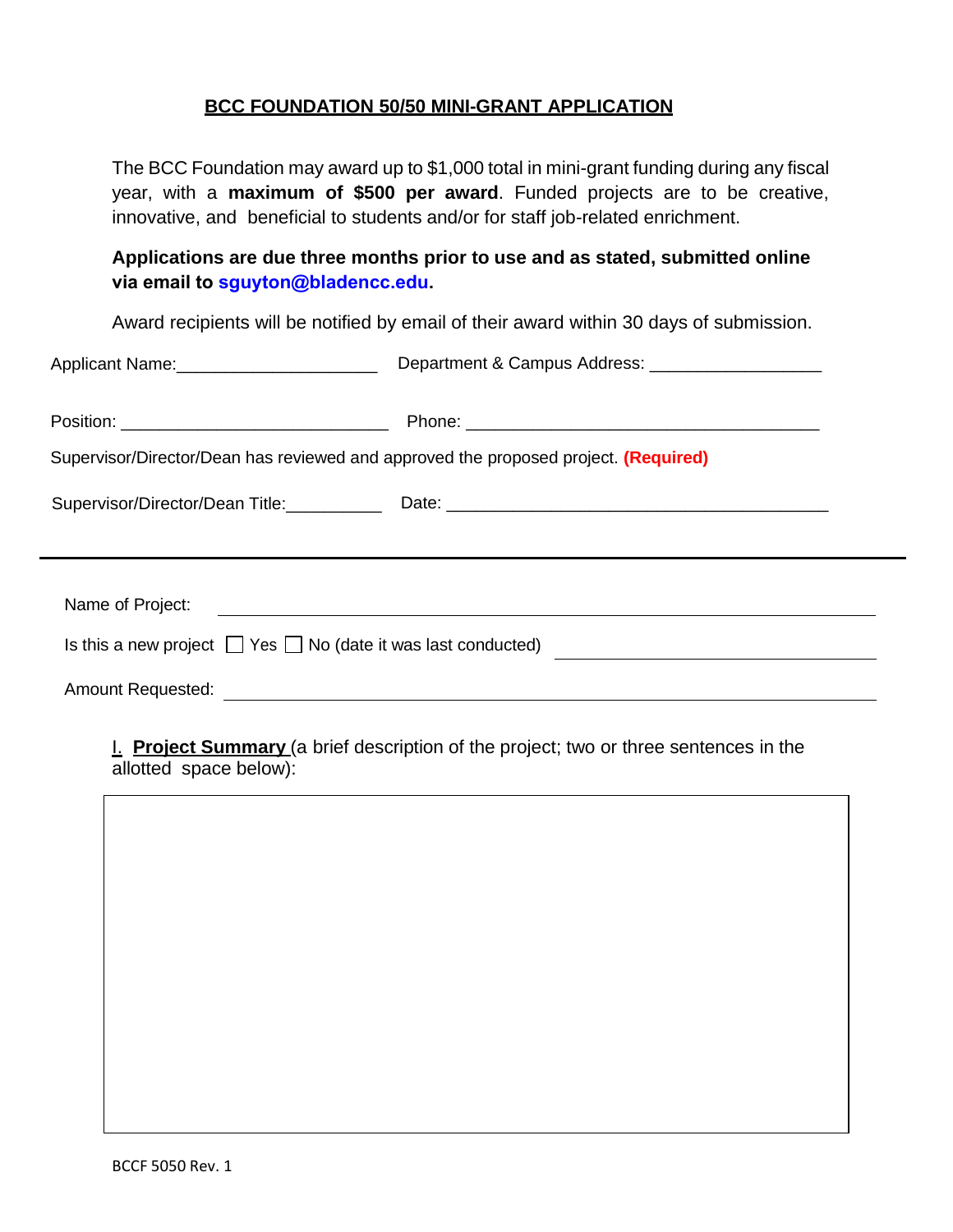# II.**Project Narrative:**

A. Need for project (statement of student need that will be addressed/statement of staff enrichment that will be addressed)

B. Goal and Objectives (Quantify and describe what you propose to accomplish through this project.)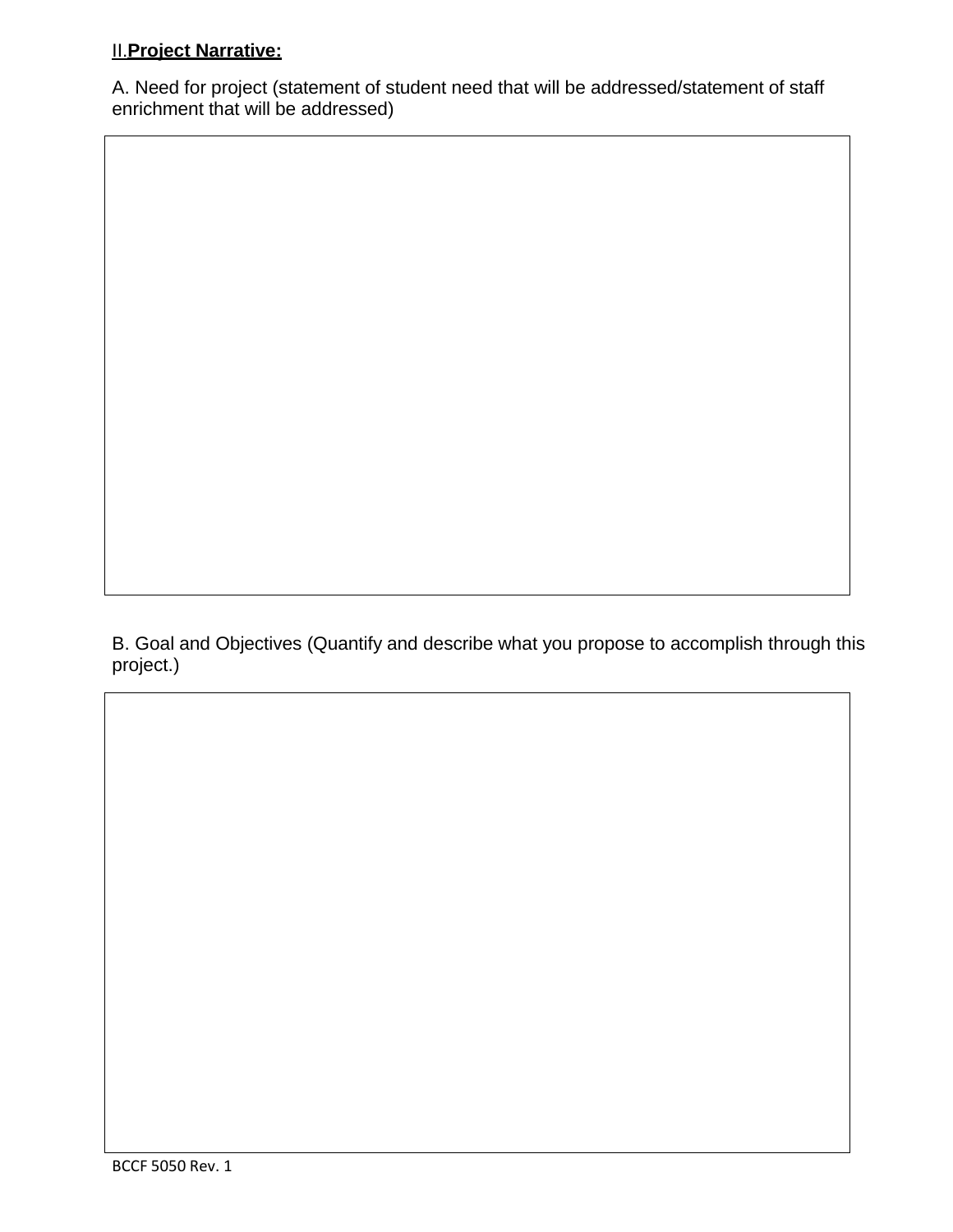## **II. Project Narrative (continued):**

C. Implementation plan and timeline (Include information on how the project will be conducted and what staff, faculty or community partners will be involved. Identify project lead, staff and faculty involved and their roles.)

# **Answer the following questions in the box below:**

- 1. What student population will be served?
- 2. Who are the specific people implementing and what are their roles and positions?
- 3. Who is the project lead?
- 4. How will this help teach and retain students?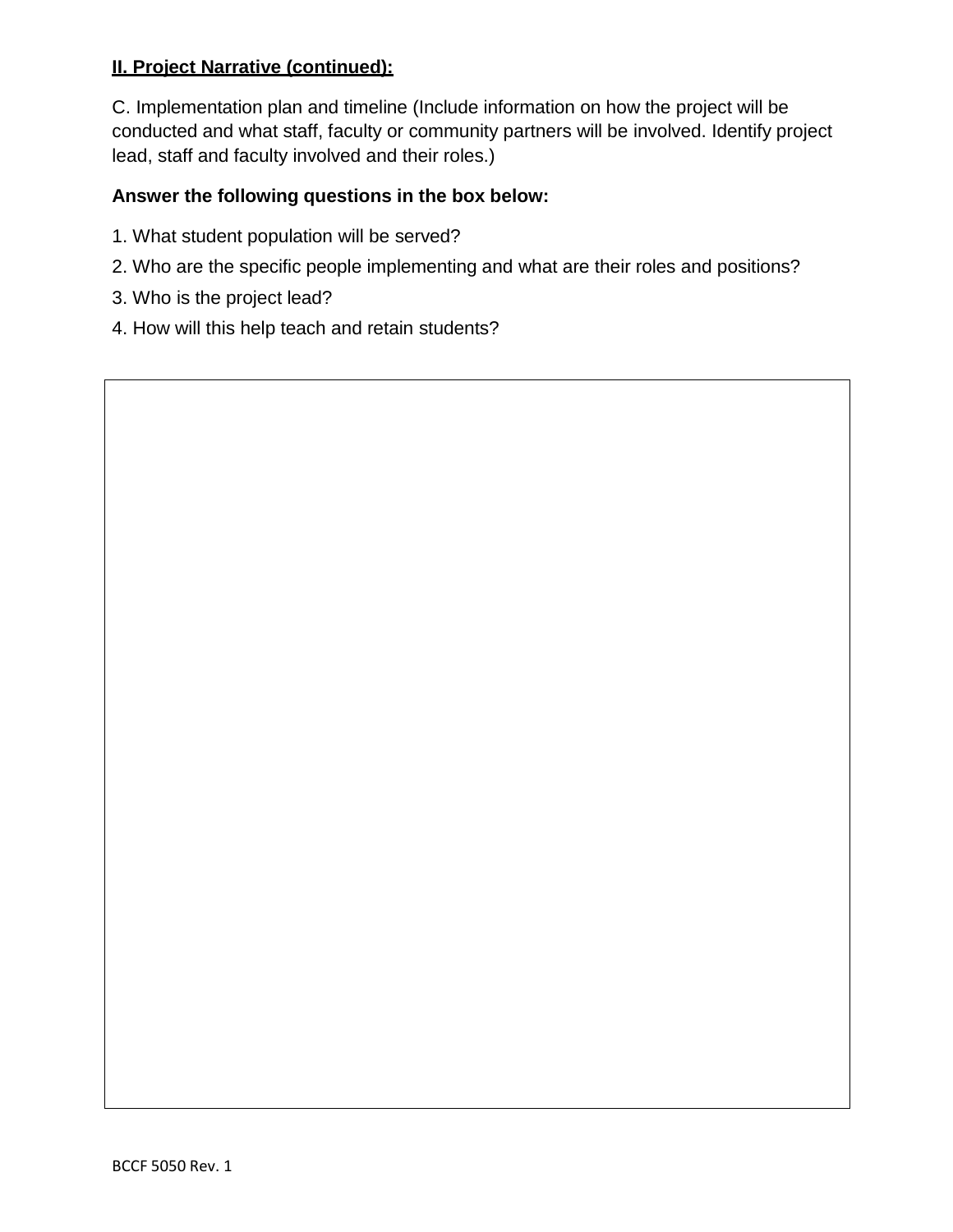# **II. Project Narrative (continued):**

D. Evaluation (How will you measure the project's success?)

# E. Sustainability and Future Project Plans